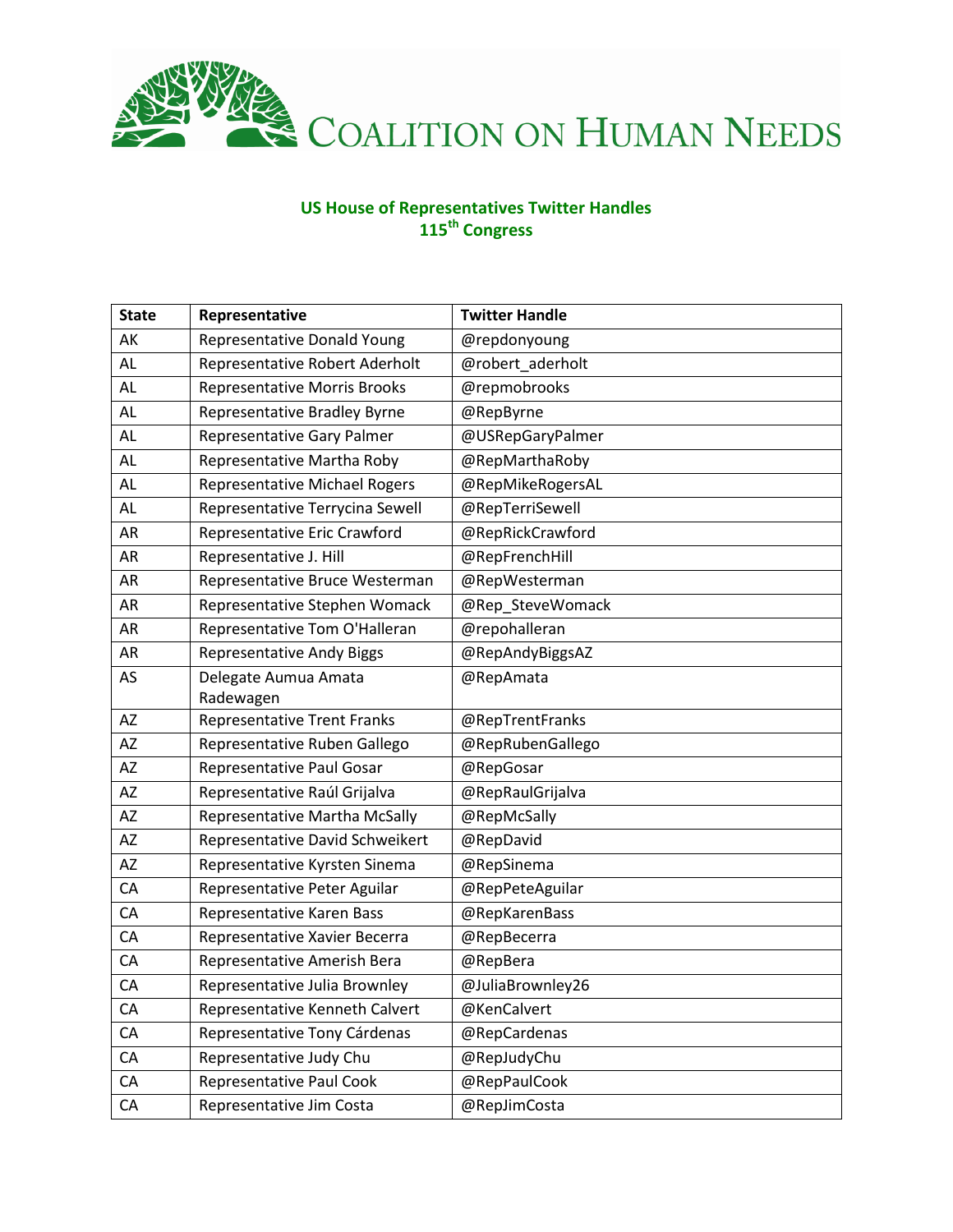| CA | Representative Susan Davis               | @RepSusanDavis   |
|----|------------------------------------------|------------------|
| CA | Representative Jeff Denham               | @RepJeffDenham   |
| CA | Representative Mark DeSaulnier           | @RepDeSaulnier   |
| CA | Representative Anna Eshoo                | @RepAnnaEshoo    |
| CA | Representative John Garamendi            | @RepGaramendi    |
| CA | Representative Jared Huffman             | @RepHuffman      |
| CA | Representative Duncan Hunter             | @Rep_Hunter      |
| CA | <b>Representative Darrell Issa</b>       | @DarrellIssa     |
| CA | Representative Stephen Knight            | @RepSteveKnight  |
| CA | Representative Doug LaMalfa              | @RepLaMalfa      |
| CA | Representative Barbara Lee               | @RepBarbaraLee   |
| CA | Representative Ted Lieu                  | @RepTedLieu      |
| CA | Representative Zoe Lofgren               | @RepZoeLofgren   |
| CA | Representative Alan Lowenthal            | @RepLowenthal    |
| CA | Representative Doris Matsui              | @DorisMatsui     |
| CA | Representative Kevin McCarthy            | @GOPLeader       |
| CA | Representative Thomas<br>McClintock      | @RepMcClintock   |
| CA | <b>Representative Gerald McNerney</b>    | @RepMcNerney     |
| CA | Representative Grace Napolitano          | @GraceNapolitano |
| CA | <b>Representative Devin Nunes</b>        | @DevinNunes      |
| CA | Representative Nancy Pelosi              | @NancyPelosi     |
| CA | <b>Representative Scott Peters</b>       | @RepScottPeters  |
| CA | Representative Dana Rohrabacher          | @DanaRohrabacher |
| CA | Representative Lucille Roybal-<br>Allard | @RebRoybalAllard |
| CA | Representative Edward Royce              | @RepEdRoyce      |
| CA | Representative Raul Ruiz                 | @CongressmanRuiz |
| CA | Representative Linda Sánchez             | @RepLindaSanchez |
| CA | Representative Adam Schiff               | @RepAdamSchiff   |
| CA | Representative Brad Sherman              | @BradSherman     |
| CA | Representative Karen Speier              | @RepSpeier       |
| CA | Representative Eric Swalwell             | @RepSwalwell     |
| CA | Representative Mark Takano               | @RepMarkTakano   |
| CA | Representative Michael Thompson          | @RepThompson     |
| CA | Representative Norma Torres              | @NormaJTorres    |
| CA | Representative David Valadao             | @RepDavidValadao |
| CA | Representative Juan Vargas               | @RepJuanVargas   |
| CA | Representative Mimi Walters              | @RepMimiWalters  |
| CA | <b>Representative Maxine Waters</b>      | @MaxineWaters    |
| CA | Representative Rohit Khanna              | @RepRoKhanna     |
| CA | Representative James Panetta             | @RepJimmyPanetta |
| CA | Representative Salud Carbajal            | @RepCarbajal     |
| CA | Representative Nanette Barragán          | @RepBarragan     |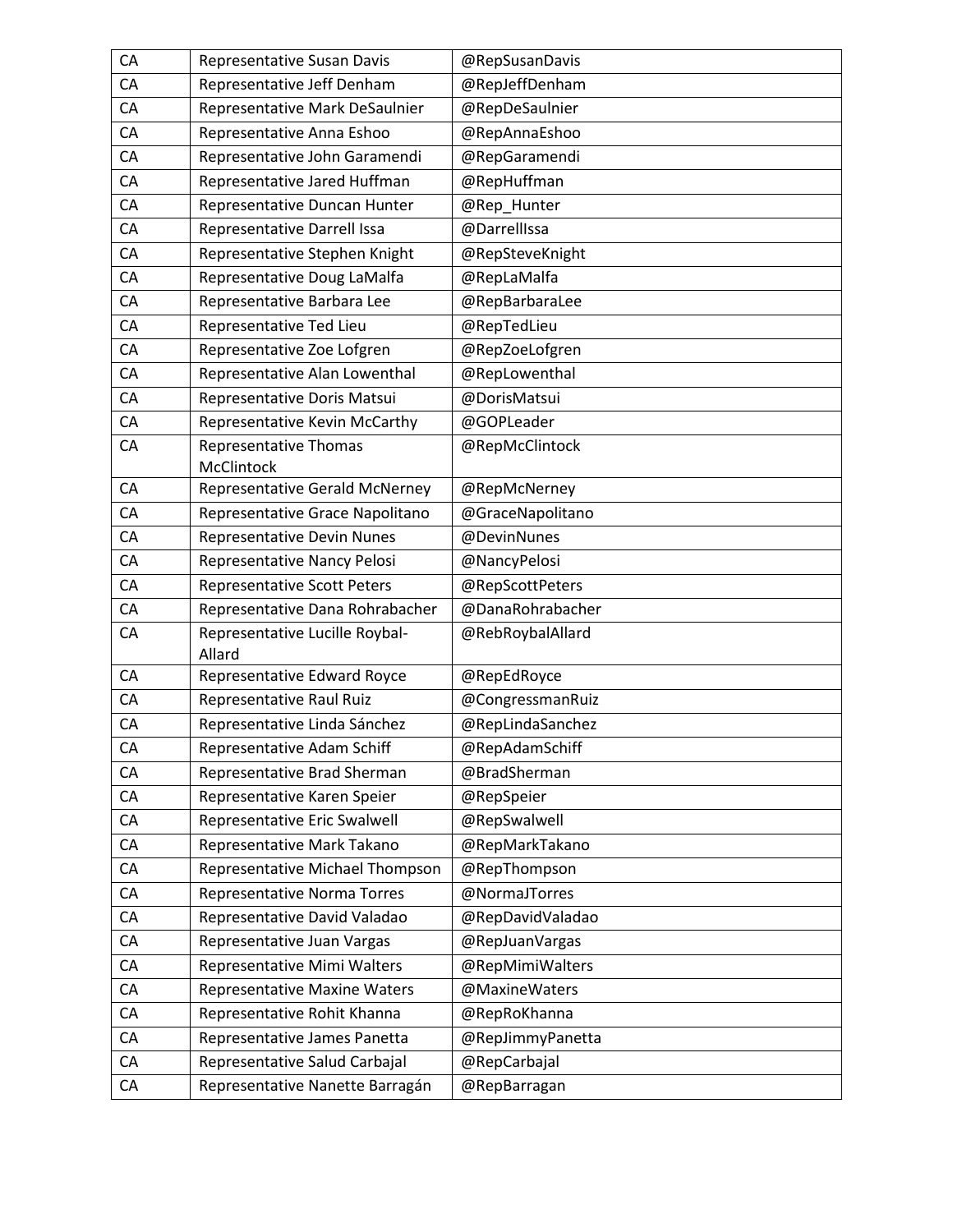| CA        | Representative Jose Correa           | Facebook: http://facebook.com/LouCorreaCA/ |
|-----------|--------------------------------------|--------------------------------------------|
| CO        | Representative Kenneth Buck          | @RepKenBuck                                |
| CO        | Representative Mike Coffman          | @RepMikeCoffman                            |
| CO        | Representative Diana DeGette         | @RepDianaDeGette                           |
| CO        | Representative Douglas Lamborn       | @RepDLamborn                               |
| CO        | Representative Edwin Perlmutter      | @RepPerlmutter                             |
| CO        | <b>Representative Jared Polis</b>    | @JaredPolis                                |
| CO        | <b>Representative Scott Tipton</b>   | @RepScottTipton                            |
| <b>CT</b> | Representative Joseph Courtney       | @RepJoeCourtney                            |
| <b>CT</b> | Representative Rosa DeLauro          | @RosaDeLauro                               |
| <b>CT</b> | Representative Elizabeth Esty        | @RepEsty                                   |
| <b>CT</b> | Representative James Himes           | @JaHimes                                   |
| <b>CT</b> | Representative John Larson           | @RepJohnLarson                             |
| DC        | Delegate Eleanor Norton              | @EleanorNorton                             |
| DE        | Representative Lisa Rochester        | @RepBRochester                             |
| FL        | Representative Gus Bilirakis         | @RepGusBillrakis                           |
| FL        | Representative Vernon Buchanan       | @VernBuchanan                              |
| FL.       | Representative Kathy Castor          | @USRepKCastor                              |
| FL.       | Representative Carlos Curbelo        | @RepCurbelo                                |
| <b>FL</b> | Representative Ron DeSantis          | @RepDeSantis                               |
| <b>FL</b> | Representative Theodore Deutch       | @RepTedDeutch                              |
| FL        | Representative Mario Diaz-Balart     | @MarioDB                                   |
| FL.       | Representative Lois Frankel          | @RepLoisFrankel                            |
| FL.       | Representative Gwendolyn<br>Graham   | @RepGwenGraham                             |
| <b>FL</b> | <b>Representative Alcee Hastings</b> | @RepHastingsFL                             |
| <b>FL</b> | Representative William Posey         | @CongBillPosey                             |
| FL.       | Representative Thomas Rooney         | @TomRooney                                 |
| FL        | Representative Ileana Ros-           | @RosLehtinen                               |
|           | Lehtinen                             |                                            |
| <b>FL</b> | <b>Representative Dennis Ross</b>    | @RepDennisRoss                             |
| FL.       | Representative Debbie Wasserman      | @RepDWStweets                              |
|           | Schultz                              |                                            |
| <b>FL</b> | Representative Daniel Webster        | @RepWebster                                |
| FL.       | Representative Frederica Wilson      | @RepWilson                                 |
| FL.       | Representative Ted Yoho              | @RepTedYoho                                |
| FL.       | Representative Matthew Gaetz         | @Rep_Matt_Gaetz                            |
| FL        | Representative Valdez Demings        | @RepValDemings                             |
| FL        | Representative Charlie Crist         | @RepCharlieCrist                           |
| FL.       | Representative Brian Mast            | @RepBrianMast                              |
| FL.       | Representative L. Rooney             | @RepRooney                                 |
| FL.       | Representative Neal Dunn             | @drnealdunnfl2                             |
| FL.       | Representative John Rutherford       | @JRutherfordFL                             |
| FL        | Representative Alfred Lawson         | @RepAlLawsonJr                             |
| FL.       | Representative Stephanie Murphy      | @RepStephMurphy                            |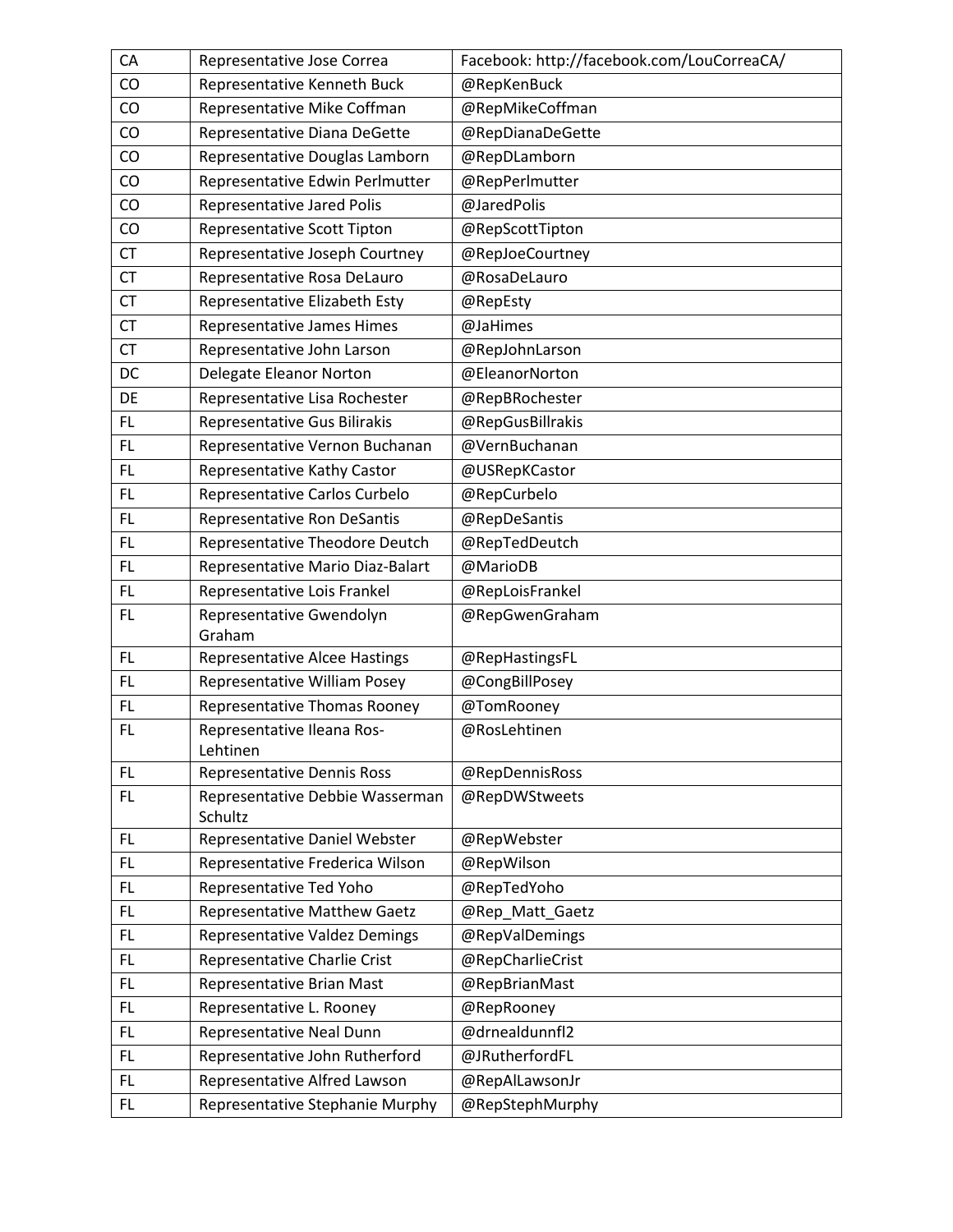| FL.        | Representative Darren Soto         | @USRepSoto       |
|------------|------------------------------------|------------------|
| GA         | Representative Richard Allen       | @RepRickAllen    |
| GA         | Representative Sanford Bishop      | @SanfordBishop   |
| GA         | Representative Earl Carter         | @Rep BuddyCarter |
| GA         | <b>Representative Doug Collins</b> | @RepDougCollins  |
| GA         | Representative John Graves         | @RepTomGraves    |
| GA         | Representative Jody Hice           | @CongressmanHice |
| GA         | Representative Henry Johnson       | @RepHankJohnson  |
| GA         | Representative John Lewis          | @RepJohnLewis    |
| GA         | Representative Barry Loudermilk    | @RepLoudermilk   |
| GA         | <b>Representative Thomas Price</b> | @RepTomPrice     |
| GA         | <b>Representative David Scott</b>  | @RepDavidScott   |
| GA         | Representative James Scott         | @AustinScottGA08 |
| GA         | Representative W. Woodall          | @RepRobWoodall   |
| GA         | Representative Drew Ferguson       | @RepDrewFerguson |
| HI         | Representative Tulsi Gabbard       | @TulsiPress      |
| HI         | Representative Colleen Hanabusa    | @rephanabusa     |
| IA         | Representative Rodney Blum         | @RepRodBlum      |
| IA         | Representative Steven King         | @SteveKingIA     |
| IA         | Representative David Loebsack      | @DaveLoebsack    |
| IA         | Representative David Young         | @RepDavidYoung   |
| ID         | Representative Raúl Labrador       | @Raul Labrador   |
| ID         | Representative Michael Simpson     | @CongMikeSimpson |
| IL         | Representative Mike Bost           | @CongressmanBost |
| IL         | Representative Cheri Bustos        | @RepCheri        |
| IL         | <b>Representative Danny Davis</b>  | @RepDannyDavis   |
| IL         | Representative Rodney Davis        | @RodneyDavis     |
| IL         | Representative G. Foster           | @RepBillFoster   |
| IL         | Representative Luis Gutierrez      | @RepGutierrez    |
| IL         | Representative Randall Hultgren    | @RepHultgren     |
| IL         | Representative Robin Kelly         | @RepRobinKelly   |
| IL         | Representative Adam Kinzinger      | @RebKinzinger    |
| IL         | Representative Darin LaHood        | @RepLaHood       |
| IL         | Representative Daniel Lipinski     | @RepLipinski     |
| IL         | Representative Michael Quigley     | @RepMikeQuigley  |
| IL         | Representative Peter Roskam        | @PeterRoskam     |
| IL         | Representative Bobby Rush          | @RepBobbyRush    |
| IL         | Representative Janice Schakowsky   | @JanSchakowsky   |
| IL         | Representative John Shimkus        | @RepShimkus      |
| IL         | Representative Bradley Schneider   | @repschneider    |
| IL         | Representative S. Krishnamoorthi   | @congressmanraja |
| ${\sf IN}$ | Representative Susan Brooks        | @SusanWBrooks    |
| ${\sf IN}$ | Representative Larry Bucshon       | @RepLarryBucshon |
| IN         | Representative André Carson        | @RepAndreCarson  |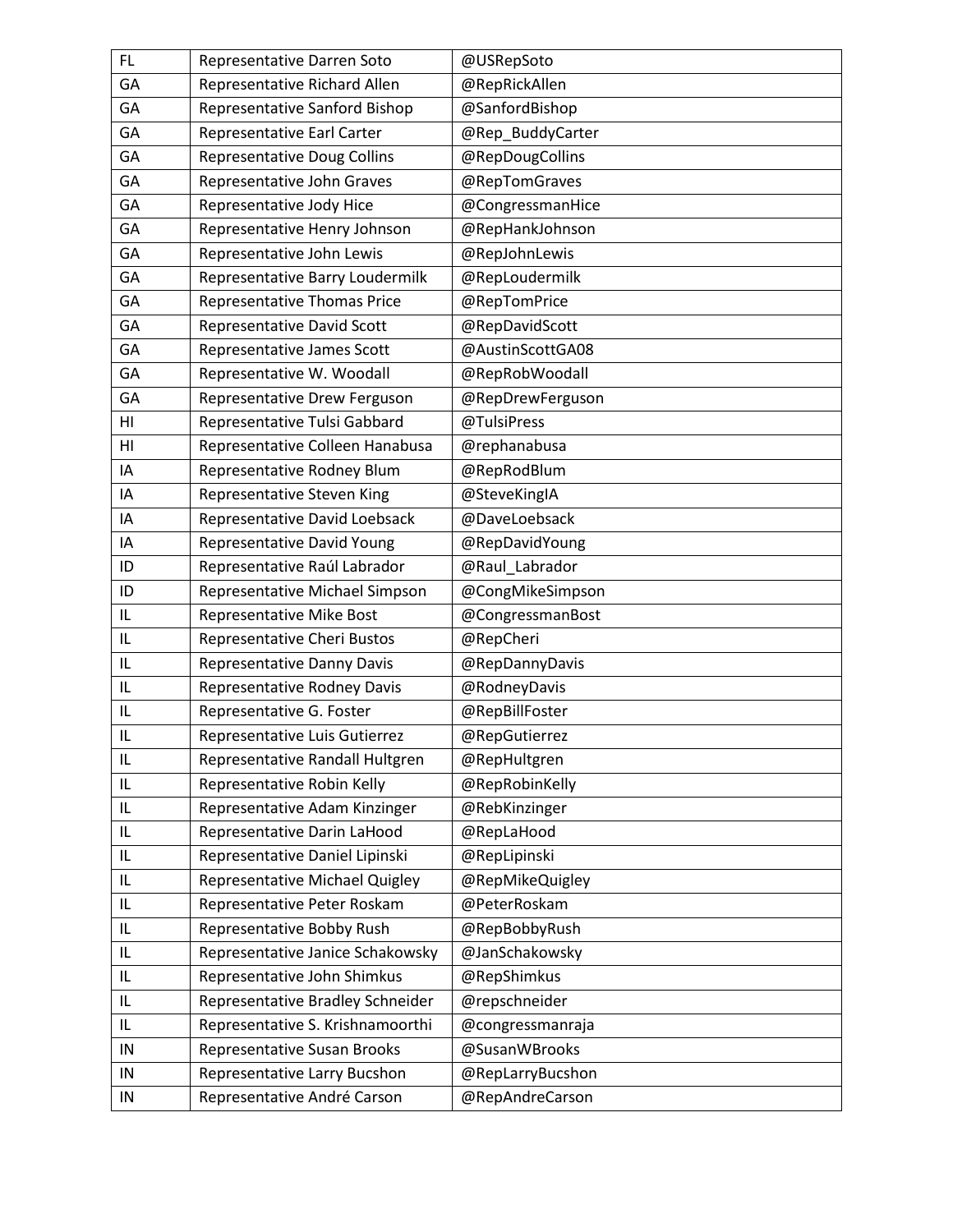| IN        | Representative Allen Messer              | @RepLukeMesser                                 |
|-----------|------------------------------------------|------------------------------------------------|
| IN        | Representative Theodore Rokita           | @TodRokita                                     |
| IN        | Representative Peter Visclosky           | @RepVisclosky                                  |
| IN        | Representative Jacqueline                | @RepWalorski                                   |
|           | Walorski                                 |                                                |
| IN        | Representative James Banks               | @RepJimBanks                                   |
| IN        | Representative Joseph                    | @RepTrey                                       |
|           | Hollingsworth                            |                                                |
| <b>KS</b> | Representative Lynn Jenkins              | @RepLynnJenkins                                |
| КS        | Representative Michael Pompeo            | @RepMikePompeo                                 |
| KS        | Representative Kevin Yoder               | @RepKevinYoder                                 |
| <b>KS</b> | Representative Roger Marshall            | @RogerMarshallMD                               |
| KY        | Representative Garland Barr              | @RepAndyBarr                                   |
| KY        | Representative Steven Guthrie            | @RepGuthrie                                    |
| KY        | <b>Representative Thomas Massie</b>      | @RepThomasMassie                               |
| KY        | <b>Representative Harold Rogers</b>      | @RepHalRogers                                  |
| KY        | Representative John Yarmuth              | @RepJohYarmuth                                 |
| KY        | Representative James Comer               | Facebook: http://facebook.com/congressmancomer |
| LA        | Representative Ralph Abraham             | @CongressmanRalphAbraham                       |
| LA        | <b>Representative Garret Graves</b>      | @RepGarretGraves                               |
| LA        | Representative Cedric Richmond           | @RepRichmond                                   |
| LA        | Representative Stephen Scalise           | @SteveScalise                                  |
| LA        | Representative Clay Higgins              | @CaptClayHiggins                               |
| LA        | Representative Mike Johnson              | Facebook: http://facebook.com/repmikejohnson   |
| MA        | Representative Michael Capuano           | @MikeCapuano                                   |
| MA        | Representative Katherine Clark           | @RepKClark                                     |
| MA        | Representative William Keating           | @USRepKeating                                  |
| MA        | Representative Joseph Kennedy            | @RepJoeKennedy                                 |
| MA        | Representative Stephen Lynch             | @RepStephLynch                                 |
| MA        | Representative James McGovern            | @RepMcGovern                                   |
| MA        | Representative Seth Moulton              | @TeamMoulton                                   |
| MA        | Representative Richard Neal              | @RepRichardNeal                                |
| MA        | Representative Nicola Tsongas            | @nikiinthehouse                                |
| MD        | Representative Elijah Cummings           | @RepCummings                                   |
| <b>MD</b> | Representative John Delaney              | @RepJohnDelaney                                |
| <b>MD</b> | <b>Representative Andrew Harris</b>      | @RepAndyHarrisMD                               |
| <b>MD</b> | Representative Steny Hoyer               | @WhipHoyer                                     |
| <b>MD</b> | <b>Representative Charles</b>            | @Call_Me_Dutch                                 |
|           | Ruppersberger                            |                                                |
| <b>MD</b> | Representative John Sarbanes             | @RepSarbanes                                   |
| MD        | Representative Christopher Van<br>Hollen | @ChrisVanHollen                                |
| MD        | Representative Anthony Brown             | @AnthonyBrownMD4                               |
| MD        | Representative Jamin Raskin              | @repraskin                                     |
| ME        | Representative Chellie Pingree           | @chelliepingree                                |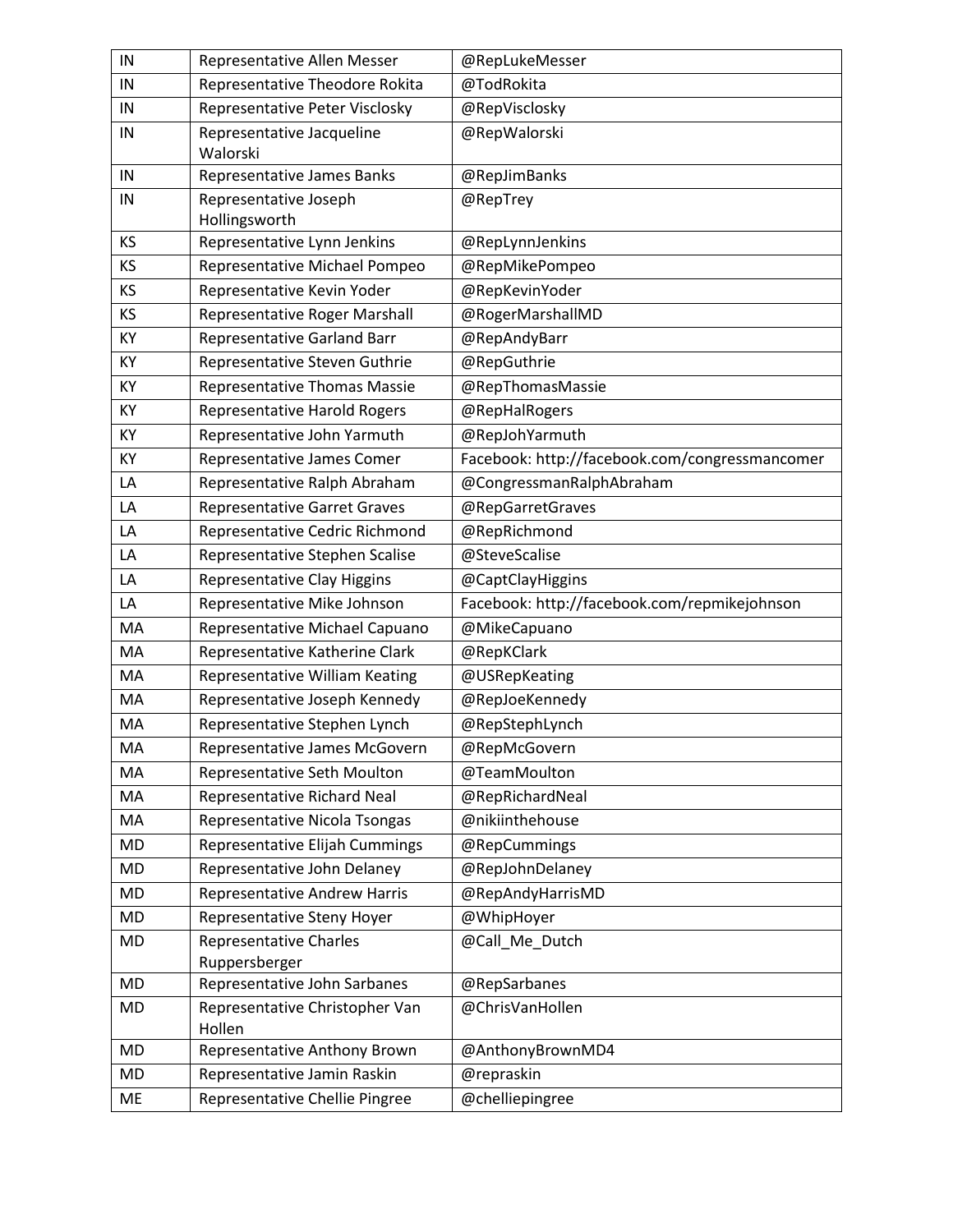| <b>ME</b> | Representative Bruce Poliquin         | @RepPoliquin     |
|-----------|---------------------------------------|------------------|
| MI        | Representative Justin Amash           | @justinamash     |
| MI        | Representative Michael Bishop         | @RepMikeBishop   |
| MI        | Representative John Conyers           | @RepJohnConyers  |
| MI        | Representative Deborah Dingell        | @RepDebSingell1  |
| MI        | Representative William Huizenga       | @RepHuizenga     |
| MI        | Representative Daniel Kildee          | @RepDanKildee    |
| MI        | Representative Brenda Lawrence        | @RepLawrence     |
| MI        | Representative Sander Levin           | @RepSandyLevin   |
| MI        | Representative John Moolenaar         | @RepMoolenaar    |
| MI        | <b>Representative David Trott</b>     | @RepDaveTrott    |
| MI        | Representative Frederick Upton        | @RepFredUpton    |
| MI        | <b>Representative Timothy Walberg</b> | @RepWalberg      |
| MI        | Representative John Bergman           | @RepJackBergman  |
| MI        | Representative Paul Mitchell          | @RepPaulMitchell |
| MN        | Representative Keith Ellison          | @KeithEllison    |
| MN        | Representative Thomas Emmer           | @RepTomEmmer     |
| MN        | Representative Betty McCollum         | @BetyMcCollum04  |
| MN        | Representative Richard Nolan          | @USRepRickNolan  |
| MN        | Representative Erik Paulsen           | @RepErikPaulsen  |
| MN        | Representative Collin Peterson        | @CollinPeterson  |
| MN        | Representative Timothy Walz           | @RepTimWalz      |
| MN        | Representative Jason Lewis            | @RepJasonLewis   |
| <b>MO</b> | Representative William Clay           | @LacyClayMO      |
| <b>MO</b> | Representative Emanuel Cleaver        | @RepCleaver      |
| <b>MO</b> | <b>Representative Samuel Graves</b>   | @RepSamGraves    |
| <b>MO</b> | Representative Vicky Hartzler         | @RepHartzler     |
| <b>MO</b> | Representative Billy Long             | @USRepLong       |
| <b>MO</b> | Representative Blaine                 | @RepBlainePress  |
|           | Luetkemeyer                           |                  |
| <b>MO</b> | Representative Jason Smith            | @RepJasonSmith   |
| <b>MO</b> | Representative Ann Wagner             | @RepAnnWagner    |
| MS        | Representative Gregg Harper           | @GregHarper      |
| <b>MS</b> | <b>Representative Trent Kelly</b>     | @RepTrentKelly   |
| <b>MS</b> | Representative Steven Palazzo         | @CongPalazo      |
| <b>MS</b> | Representative Bennie Thompson        | @BennieGThompson |
| MT        | Representative Ryan Zinke             | @RepRyanZinke    |
| <b>NC</b> | Representative Alma Adams             | @RepAdams        |
| NC        | Representative George Butterfield     | @GKButterfield   |
| NC        | Representative Virginia Foxx          | @VirginiaFoxx    |
| <b>NC</b> | <b>Representative George Holding</b>  | @RepHolding      |
| <b>NC</b> | Representative Richard Hudson         | @RepRichHudson   |
| NC        | Representative Walter Jones           | @RepWalterJones  |
| NC        | <b>Representative Patrick McHenry</b> | @PatrickMcHenry  |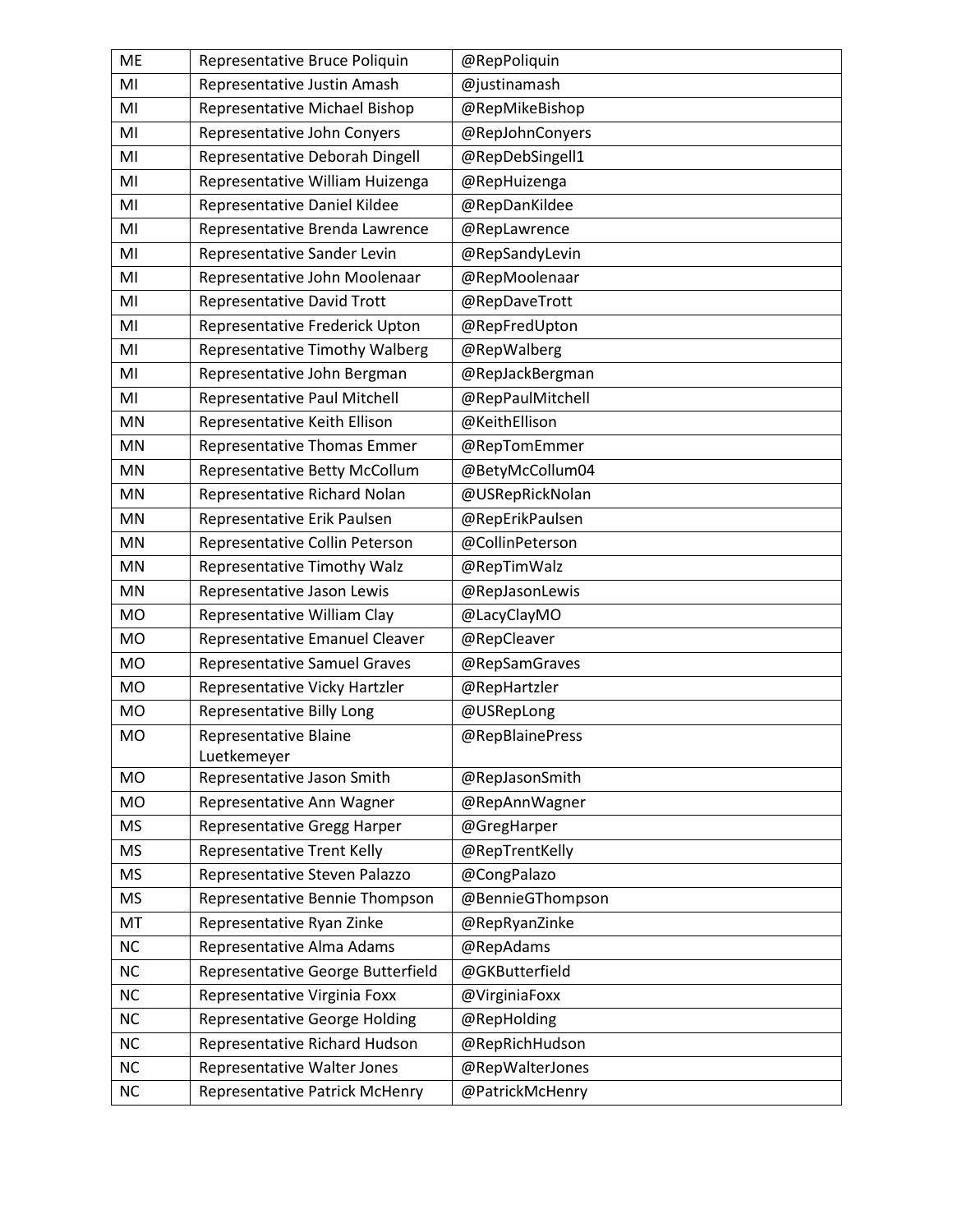| <b>NC</b> | <b>Representative Mark Meadows</b>      | @RepMarkMeadows                                                   |
|-----------|-----------------------------------------|-------------------------------------------------------------------|
| <b>NC</b> | Representative Robert Pittenger         | @RepPittenger                                                     |
| <b>NC</b> | <b>Representative David Price</b>       | @RepDavidEPrice                                                   |
| <b>NC</b> | Representative David Rouzer             | @RepDavidRouzer                                                   |
| <b>NC</b> | Representative Mark Walker              | @RepMarkWalker                                                    |
| <b>NC</b> | Representative Theodore Budd            | @RepTedBudd                                                       |
| <b>ND</b> | Representative Kevin Cramer             | @RepKevinCramer                                                   |
| <b>NE</b> | Representative Jeff Fortenberry         | @JeffFortenberry                                                  |
| <b>NE</b> | Representative Adrian Smith             | @RepAdrianSmith                                                   |
| <b>NE</b> | Representative Donald Bacon             | @RepDonBacon                                                      |
| <b>NH</b> | Representative Ann Kuster               | @RepAnnieKuster                                                   |
| <b>NH</b> | Representative Carol Shea-Porter        | @repsheaporter                                                    |
| <b>NJ</b> | Representative Rodney                   | @USRepRodney                                                      |
|           | Frelinghuysen                           |                                                                   |
| <b>NJ</b> | Representative Leonard Lance            | @RepLanceNY7                                                      |
| <b>NJ</b> | Representative Frank LoBiondo           | @RepLoBiondo                                                      |
| <b>NJ</b> | Representative Thomas MacArthur         | @RepTomMacArthur                                                  |
| <b>NJ</b> | <b>Representative Donald Norcross</b>   | @DonaldNorcross                                                   |
| <b>NJ</b> | Representative Frank Pallone            | @FrankPallone                                                     |
| <b>NJ</b> | Representative William Pascrell         | @BilPascrell                                                      |
| <b>NJ</b> | Representative Donald Payne             | @RepDonaldPayne                                                   |
| <b>NJ</b> | Representative Albio Sires              | @RepSires                                                         |
| <b>NJ</b> | Representative Christopher Smith        | @RepChrisSmith                                                    |
| <b>NJ</b> | Representative Bonnie Watson<br>Coleman | @RepBWColement                                                    |
| <b>NJ</b> | Representative Joshua Gottheimer        | @RepJoshG                                                         |
| <b>NM</b> | Representative Ben Luján                | @RepBenrayLujan                                                   |
| <b>NM</b> | Representative Stevan Pearce            | @RepStevePearce                                                   |
| <b>NV</b> | Representative Mark Amodei              | @MarkAmodeiNV2                                                    |
| <b>NV</b> | Representative Dina Titus               | @RepDinaTitus                                                     |
| <b>NV</b> | Representative Jacklyn Rosen            | Facebook: http://facebook.com/Rep-Jacky-Rosen-<br>766794650136727 |
| <b>NV</b> | Representative Ruben Kihuen             | @repkihuen                                                        |
| <b>NY</b> | Representative Yvette Clarke            | @YvetteClarke                                                     |
| <b>NY</b> | Representative Christopher Collins      | @RepChrisCollins                                                  |
| <b>NY</b> | Representative Joseph Crowley           | @RepJoeCrowley                                                    |
| <b>NY</b> | Representative Daniel Donovan           | @RepDanDonovan                                                    |
| <b>NY</b> | Representative Eliot Engel              | @RepElliotEngel                                                   |
| <b>NY</b> | Representative Brian Higgins            | @RepBrianHiggins                                                  |
| <b>NY</b> | Representative Hakeem Jeffries          | @RepJeffries                                                      |
| <b>NY</b> | Representative John Katko               | @RepJohnKatko                                                     |
| <b>NY</b> | <b>Representative Peter King</b>        | @RepPeteKing                                                      |
| <b>NY</b> | Representative Nita Lowey               | @NitaLowey                                                        |
| <b>NY</b> | Representative Carolyn Maloney          | @RepMaloney                                                       |
| NY        | Representative Sean Maloney             | @RepSeanMaloney                                                   |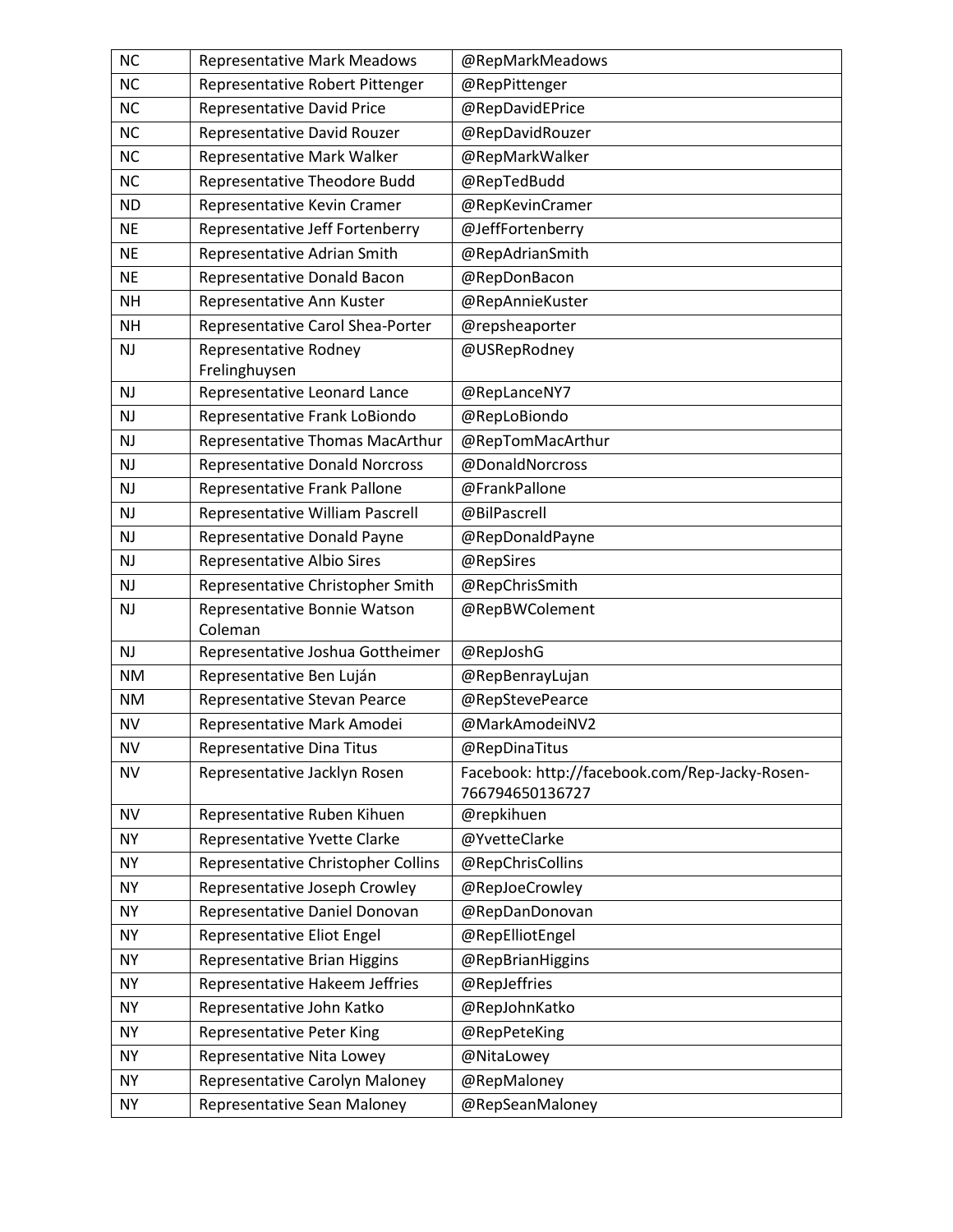| NY.       | <b>Representative Gregory Meeks</b> | @GregoryMeeks    |
|-----------|-------------------------------------|------------------|
| <b>NY</b> | <b>Representative Grace Meng</b>    | @RepGraceMeng    |
| NY.       | Representative Jerrold Nadler       | @RepJerryNadler  |
| <b>NY</b> | Representative Thomas Reed          | @RepTomReed      |
| <b>NY</b> | Representative Kathleen Rice        | @RepKathleenRice |
| <b>NY</b> | Representative José Serrano         | @RepJoseSerrano  |
| <b>NY</b> | Representative Louise Slaughter     | @LouiseSlaughter |
| <b>NY</b> | Representative Elise Stefanik       | @RepStefanik     |
| <b>NY</b> | Representative Paul Tonko           | @RepPaulTonko    |
| <b>NY</b> | Representative Nydia Velázquez      | @NydiaVelazquez  |
| <b>NY</b> | Representative Lee Zeldin           | @RepLeeZeldin    |
| <b>NY</b> | Representative Adriano Espaillat    | @EspaillatNY     |
| <b>NY</b> | Representative John Faso            | @RepJohnFaso     |
| <b>NY</b> | Representative Claudia Tenney       | @RepTenney       |
| <b>NY</b> | Representative Thomas Suozzi        | @RepTomSuozzi    |
| OH        | Representative Joyce Beatty         | @RepBeatty       |
| OH        | Representative Steve Chabot         | @RepSteveChabot  |
| OH        | Representative Marcia Fudge         | @MLFudge         |
| OH        | <b>Representative Robert Gibbs</b>  | @RepBobGibbs     |
| OH        | Representative Bill Johnson         | @RepBillJohnson  |
| OH        | Representative James Jordan         | @Jim Jordan      |
| OH        | Representative David Joyce          | @RepDaveJoyce    |
| OH        | Representative Marcia Kaptur        | @RepMarcyKaptur  |
| OH        | Representative Robert Latta         | @BobLatta        |
| OH        | Representative James Renacci        | @RepJimRenacci   |
| OH        | Representative Timothy Ryan         | @RepTimRyan      |
| OH        | <b>Representative Steve Stivers</b> | @RepSteveStivers |
| OH        | Representative Patrick Tiberi       | @TiberiPress     |
| OH        | Representative Michael Turner       | @RepMikeTurner   |
| OH        | Representative Brad Wenstrup        | @RepBradWenstrup |
| OK        | Representative James Bridenstine    | @RepJBridenstine |
| OK        | Representative Tom Cole             | @TomColeOK04     |
| OK        | <b>Representative Frank Lucas</b>   | @RepFrankLucas   |
| OK        | Representative Markwayne Mullin     | @RepMullin       |
| OK        | Representative Steve Russell        | @SteveRussellRep |
| <b>OR</b> | Representative Earl Blumenauer      | @RepBlumenauer   |
| OR        | Representative Suzanne Bonamici     | @RepBonamici     |
| <b>OR</b> | Representative Peter DeFazio        | @RepPeterDeFazio |
| OR        | Representative Kurt Schrader        | @RepSchrader     |
| OR        | Representative Greg Walden          | @RepGregWalden   |
| PA        | Representative Louis Barletta       | @RepLouBarletta  |
| PA        | Representative Brendan Boyle        | @RepBrendanBoyle |
| PA        | Representative Robert Brady         | @RepBrady        |
| PA        | <b>Representative Matthew</b>       | @RepCartwright   |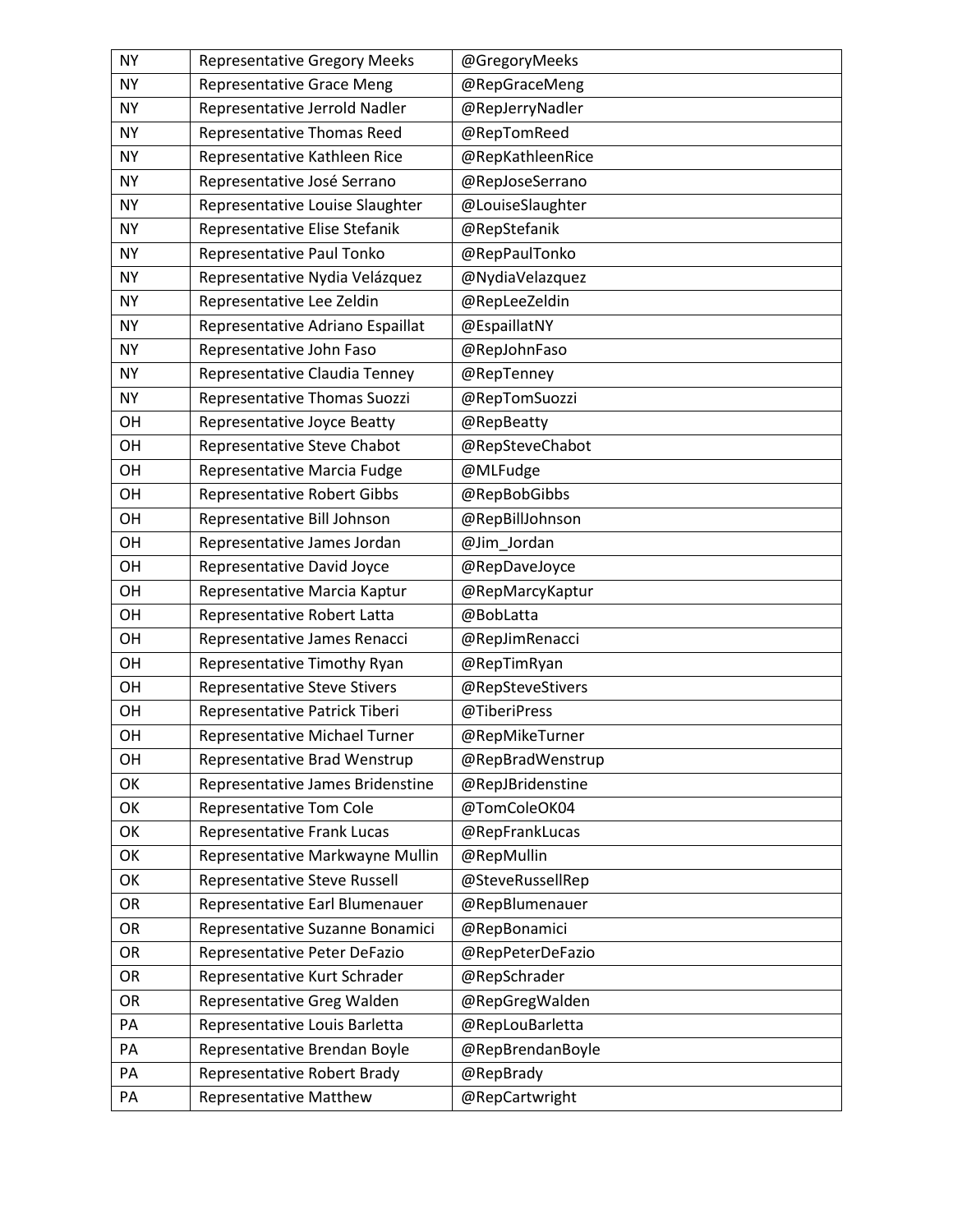|                | Cartwright                                   |                  |
|----------------|----------------------------------------------|------------------|
| PA             | Representative Ryan Costello                 | @RepRyanCostello |
| PA             | <b>Representative Charles Dent</b>           | @RepCharlieDent  |
| PA             | Representative Michael Doyle                 | @USRepMikeDoyle  |
| PA             | Representative George Kelly                  | @MikeKellyPA     |
| PA             | Representative Thomas Marino                 | @RepTomMarino    |
| PA             | Representative Patrick Meehan                | @RepMeehan       |
| PA             | Representative Timothy Murphy                | @RepTimMurphy    |
| PA             | <b>Representative Scott Perry</b>            | @RepScottPerry   |
| PA             | Representative Keith Rothfus                 | @KiethRothfus    |
| PA             | Representative William Shuster               | @RepBillShuster  |
| PA             | Representative Glenn Thompson                | @CongressmanGT   |
| PA             | Representative Lloyd Smucker                 | @RepSmucker      |
| PA             | <b>Representative Dwight Evans</b>           | @RepDwightEvans  |
| PA             | Representative Brian Fitzpatrick             | @repbrianfitz    |
| PR             | Representative Jenniffer González<br>Colón   | @RepJenniffer    |
| R <sub>l</sub> | Representative David Cicilline               | @RepCicilline    |
| R <sub>l</sub> | Representative James Langevin                | @JimLangevin     |
| SC             | Representative James Clyburn                 | @Clyburn         |
| SC             | Representative Jeffrey Duncan                | @RepJeffDuncan   |
| SC             | Representative Harold Gowdy                  | @TGowdySC        |
| <b>SC</b>      | Representative John Mulvaney                 | RepMickMulvaney  |
| SC             | <b>Representative Tom Rice</b>               | @RepTomRice      |
| SC             | Representative Mark Sanford                  | @RepSanfordSC    |
| SC             | Representative Addison Wilson                | @RepJoeWilson    |
| <b>TN</b>      | Representative Diane Black                   | @RepDianeBlack   |
| <b>TN</b>      | Representative Marsha Blackburn              | @MarshaBlackburn |
| <b>TN</b>      | Representative Stephen Cohen                 | @RepCohen        |
| <b>TN</b>      | Representative James Cooper                  | @RepJimCooper    |
| <b>TN</b>      | Representative Scott DesJarlais              | @DesJarlaisTN04  |
| TN             | Representative John Duncan                   | @RepJohnDuncanJr |
| <b>TN</b>      | <b>Representative Charles</b><br>Fleischmann | @RepChuck        |
| <b>TN</b>      | Representative David Roe                     | @DrPhilRoe       |
| <b>TN</b>      | <b>Representative David Kustoff</b>          | @repdavidkustoff |
| <b>TX</b>      | Representative Brian Babin                   | @RepBrianBabin   |
| <b>TX</b>      | Representative Joe Barton                    | @RepJoeBarton    |
| TX             | Representative Kevin Brady                   | @RepKevinBrady   |
| <b>TX</b>      | <b>Representative Michael Burgess</b>        | @MichaleCBurgess |
| <b>TX</b>      | Representative John Carter                   | @JudgeCarter     |
| <b>TX</b>      | Representative Joaquin Castro                | @JoaquinCastroTX |
| <b>TX</b>      | Representative K. Conaway                    | @ConawayTX11     |
| TX             | Representative Henry Cuellar                 | @RepCueller      |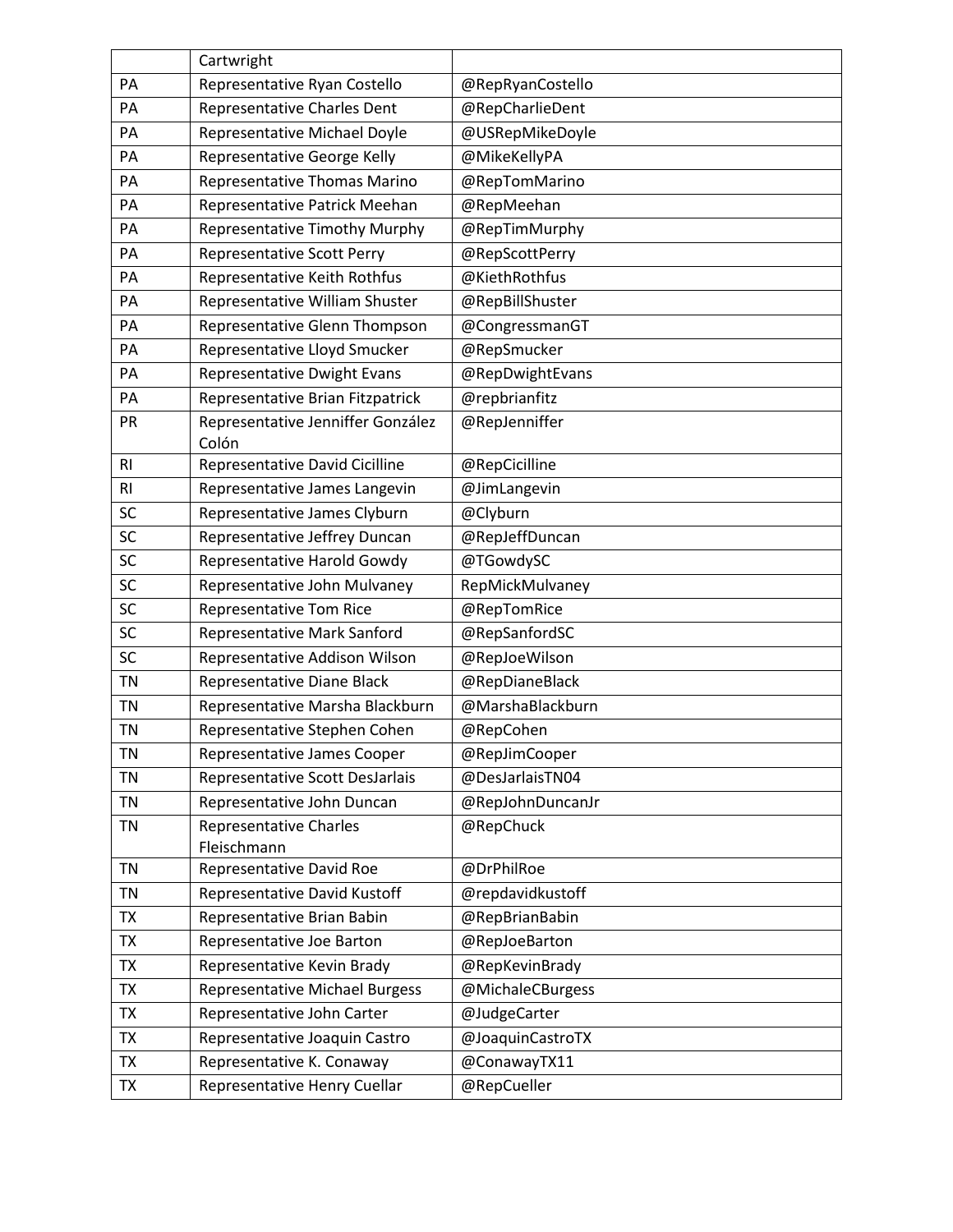| <b>TX</b> | Representative John Culberson         | @CongCulberson   |
|-----------|---------------------------------------|------------------|
| TX        | <b>Representative Lloyd Doggett</b>   | @RepLloydDoggett |
| <b>TX</b> | Representative Randolph<br>Farenthold | @Farenthold      |
| <b>TX</b> | Representative William Flores         | @RepBillFlores   |
| <b>TX</b> | Representative Louie Gohmert          | @RepLouieGohmert |
| <b>TX</b> | Representative Kay Granger            | @RepKayGranger   |
| <b>TX</b> | Representative Al Green               | @RepAlGreen      |
| <b>TX</b> | Representative Raymond Green          | @RepGeneGreen    |
| <b>TX</b> | Representative Jeb Hensarling         | @RepHensarling   |
| <b>TX</b> | Representative Will Hurd              | @HurdOnTheHill   |
| <b>TX</b> | Representative Sheila Jackson-Lee     | @JakcsonLeeTX18  |
| <b>TX</b> | Representative Eddie Johnson          | @RepEBJ          |
| <b>TX</b> | Representative Kenny Marchant         | @RepKenMarchant  |
| TX        | Representative Michael McCaul         | @McCaulPressShop |
| <b>TX</b> | Representative Pete Olson             | @OlsonPressShop  |
| <b>TX</b> | Representative Robert O'Rourke        | @RepBetORourke   |
| <b>TX</b> | Representative Ted Poe                | @JudgeTedPoe     |
| <b>TX</b> | Representative John Ratcliffe         | @RepRatcliffe    |
| <b>TX</b> | <b>Representative Pete Sessions</b>   | @PeteSessions    |
| <b>TX</b> | Representative Lamar Smith            | @LamarSmithTX21  |
| <b>TX</b> | Representative William Thornberry     | @MacTXPress      |
| <b>TX</b> | <b>Representative Marc Veasey</b>     | @RepVeasey       |
| <b>TX</b> | Representative Filemon Vela           | @ReFilmonVeila   |
| <b>TX</b> | Representative Randy Weber            | @TXRandy14       |
| <b>TX</b> | Representative John Williams          | @RepRWilliams    |
| <b>TX</b> | Representative Vicente Gonzalez       | @RepGonzalez     |
| <b>TX</b> | Representative Jodey Arrington        | @RepArrington    |
| UT        | Representative Robert Bishop          | @RepRobBishop    |
| UT        | Representative Jason Chaffetz         | @JasonInTheHouse |
| UT        | Representative Ludmya Love            | @RepMiaLove      |
| UT        | Representative Chris Stewart          | @RepChrisStewart |
| VA        | Representative Donald Beyer           | @RepDonBeyer     |
| VA        | Representative David Brat             | @RepDaveBrat     |
| VA        | Representative Barbara Comstock       | @RepComstock     |
| VA        | <b>Representative Gerald Connolly</b> | @GerryConnolly   |
| VA        | Representative Robert Goodlatte       | @RepGoodlatte    |
| VA        | Representative H. Griffith            | @ReMGriffith     |
| VA        | Representative Robert Scott           | @RebBobbyScott   |
| VA        | Representative Robert Wittman         | @RobWittman      |
| VA        | Representative Scott Taylor           | @Scotttaylorva   |
| VA        | Representative A. McEachin            | RepMcEachin      |
| VA        | <b>Representative Thomas Garrett</b>  | @Rep_Tom_Garrett |
| VI        | Delegate Stacey Plaskett              | @StacyPlaskett   |